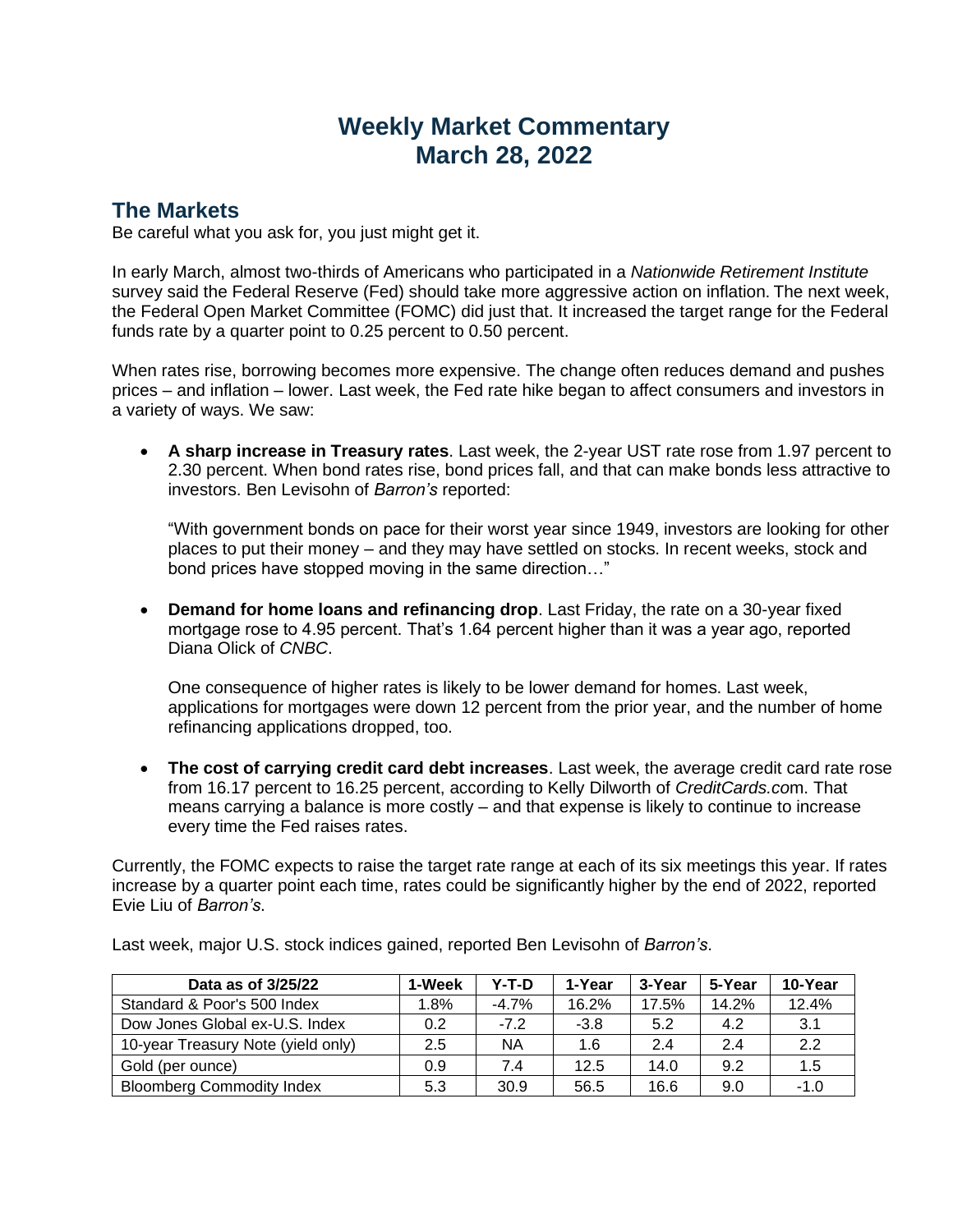S&P 500, Dow Jones Global ex-US, Gold, Bloomberg Commodity Index returns exclude reinvested dividends (gold does not pay a dividend) and the three-, five-, and 10-year returns are annualized; and the 10-year Treasury Note is simply the yield at the close of the day on each of the historical time periods.

Sources: Yahoo! Finance; MarketWatch; djindexes.com; U.S. Treasury; London Bullion Market Association.

Past performance is no guarantee of future results. Indices are unmanaged and cannot be invested into directly. N/A means not applicable.

**WHAT'S YOUR PARALLEL PARKING STRATEGY?** A new research study, discussed in the *Annals of Improbable Research*, recommends that drivers reconsider their parallel parking choices in densely populated areas.

Limited street parking creates a variety of challenges for city planners. A dearth of parking may create opposition to bike lanes or new residential developments. In addition, it can produce higher traffic volumes and greater greenhouse gas emissions when driving time is extended by the search for a parking place, reported Dr. Benjy Marks of the University of Sydney and Dr. Emily Moylan of UNSW Sydney who authored *Parallel Parking Vehicle Alignment Strategies*. They explained:

"The alignment of vehicles within parallel parking spaces influences the efficiency of street parking. We numerically model the effect of vehicle-alignment strategy on the packing density over a range of block lengths. We investigate the effect of four strategies:

- a) front of available space
- b) either end of available space
- c) middle of space
- d) randomly within the space

"The findings quantify the advantage of aligning vehicles at the ends of the available space…"

While the researchers' findings may be valid, drivers who do not excel at parallel parking may find the idea of employing a specific parallel parking strategy to be wildly optimistic.

A recent survey found 49 percent of American drivers have some degree of fear of parallel parking, which is a fairly complex driving maneuver. Taylor Covington of *The Zebra* reported:

"Parallel parking spots are often located in areas where parking is limited. These areas are usually busy with pedestrians or other cars so, it increases the pressure to find and fit in a spot. That may explain why drivers reported that 'holding up traffic' was their biggest fear related to parallel parking. Other common concerns included hitting another car, getting blocked in, bystanders watching, and hitting the curb."

Perhaps self-parking cars will help.

## **Weekly Focus – Think About It**

"It takes time to create excellence. If it could be done quickly, more people would do it."

*--John Wooden, NCAA basketball coach*

Best regards,

## *Bobby*

Robert J. Cummings, CFP®, AIF®, CFBS, CLTC President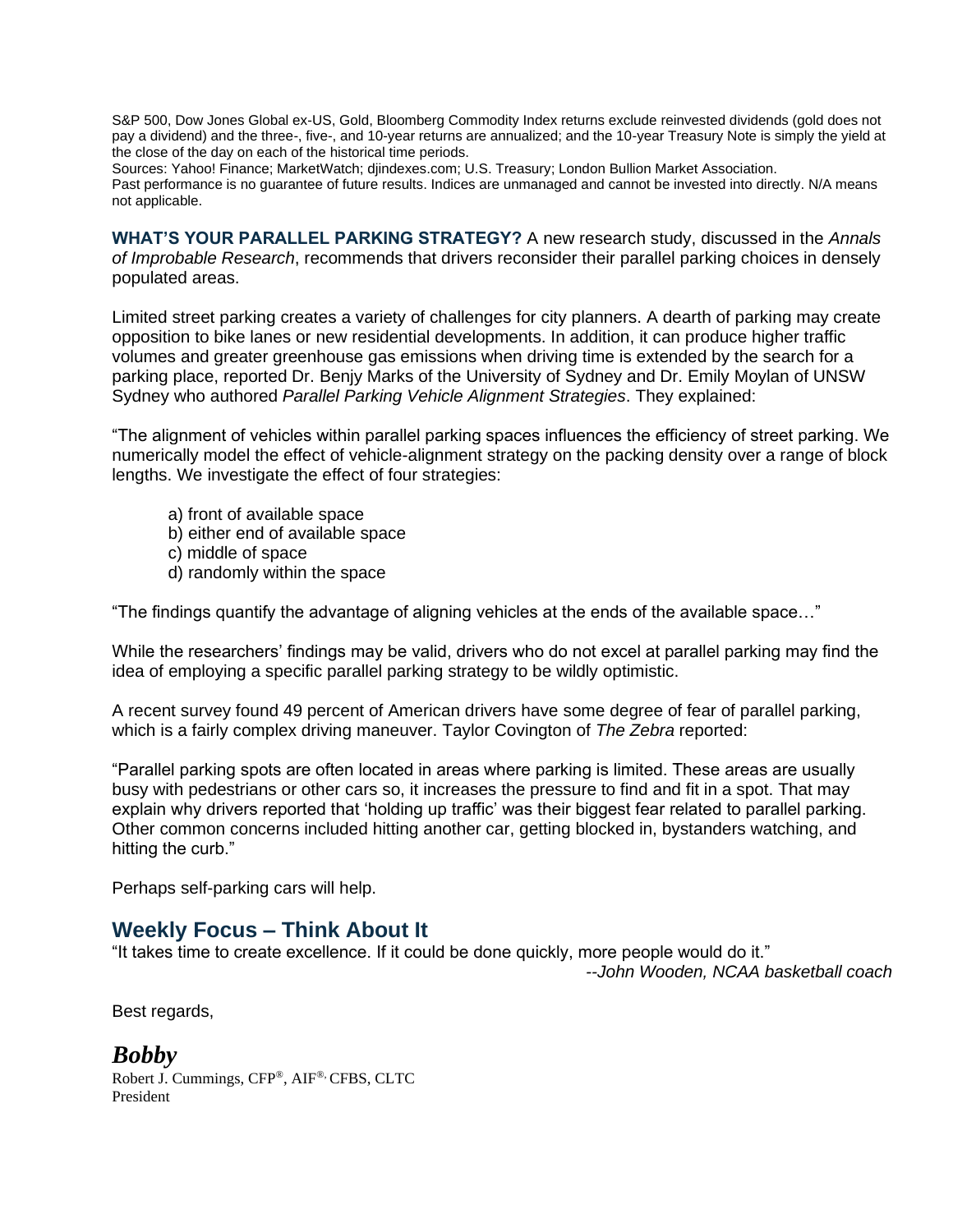Cummings Wealth Management Group [www.cummingswealth.com](http://www.cummingswealth.com/) 843-884-9898

P.S. Please feel free to forward this commentary to family, friends or colleagues. If you would like us to add them to the list, please reply to this email with their email address and we will ask for their permission to be added.

\* Securities and advisory services offered through Commonwealth Financial Network, Member FINRA/SIPC, a registered investment advisor.

\* These views are those of Carson Coaching, not the presenting Representative, the Representative's Broker/Dealer, or Registered Investment Advisor, and should not be construed as investment advice.

\* This newsletter was prepared by Carson Coaching. Carson Coaching is not affiliated with the named firm or broker/dealer. \* Government bonds and Treasury Bills are guaranteed by the U.S. government as to the timely payment of principal and interest and, if held to maturity, offer a fixed rate of return and fixed principal value. However, the value of fund shares is not guaranteed and will fluctuate.

\* Corporate bonds are considered higher risk than government bonds but normally offer a higher yield and are subject to market, interest rate and credit risk as well as additional risks based on the quality of issuer coupon rate, price, yield, maturity, and redemption features.

\* The Standard & Poor's 500 (S&P 500) is an unmanaged group of securities considered to be representative of the stock market in general. You cannot invest directly in this index.

\* All indexes referenced are unmanaged. The volatility of indexes could be materially different from that of a client's portfolio. Unmanaged index returns do not reflect fees, expenses, or sales charges. Index performance is not indicative of the performance of any investment. You cannot invest directly in an index.

\* The Dow Jones Global ex-U.S. Index covers approximately 95% of the market capitalization of the 45 developed and emerging countries included in the Index.

\* The 10-year Treasury Note represents debt owed by the United States Treasury to the public. Since the U.S. Government is seen as a risk-free borrower, investors use the 10-year Treasury Note as a benchmark for the long-term bond market. \* Gold represents the 3:00 p.m. (London time) gold price as reported by the London Bullion Market Association and is expressed in U.S. Dollars per fine troy ounce. The source for gold data is Federal Reserve Bank of St. Louis (FRED), https://fred.stlouisfed.org/series/GOLDPMGBD228NLBM.

\* The Bloomberg Commodity Index is designed to be a highly liquid and diversified benchmark for the commodity futures market. The Index is composed of futures contracts on 19 physical commodities and was launched on July 14, 1998.

\* The DJ Equity All REIT Total Return Index measures the total return performance of the equity subcategory of the Real Estate Investment Trust (REIT) industry as calculated by Dow Jones.

\* The Dow Jones Industrial Average (DJIA), commonly known as "The Dow," is an index representing 30 stock of companies maintained and reviewed by the editors of The Wall Street Journal.

\* The NASDAQ Composite is an unmanaged index of securities traded on the NASDAQ system.

\* International investing involves special risks such as currency fluctuation and political instability and may not be suitable for all investors. These risks are often heightened for investments in emerging markets.

\* Yahoo! Finance is the source for any reference to the performance of an index between two specific periods.

\* The risk of loss in trading commodities and futures can be substantial. You should therefore carefully consider whether such trading is suitable for you in light of your financial condition. The high degree of leverage is often obtainable in commodity trading and can work against you as well as for you. The use of leverage can lead to large losses as well as gains.

\* Opinions expressed are subject to change without notice and are not intended as investment advice or to predict future performance.

\* Economic forecasts set forth may not develop as predicted and there can be no guarantee that strategies promoted will be successful.

\* Past performance does not guarantee future results. Investing involves risk, including loss of principal.

\* The foregoing information has been obtained from sources considered to be reliable, but we do not guarantee it is accurate or complete.

\* There is no guarantee a diversified portfolio will enhance overall returns or outperform a non-diversified portfolio.

Diversification does not protect against market risk.

\* Asset allocation does not ensure a profit or protect against a loss.

\* Consult your financial professional before making any investment decision.

\* To unsubscribe from the Cummings Wealth Management Group Weekly Commentary, please write us at 1275 Ben Sawyer Blvd, Mt. Pleasant, SC 29464; or reply to this email with "Unsubscribe" in the subject line. Consult your financial professional before making any investment decision.

Sources:

<https://news.nationwide.com/031022-americans-feel-fed-should-do-more-to-address-inflation/>